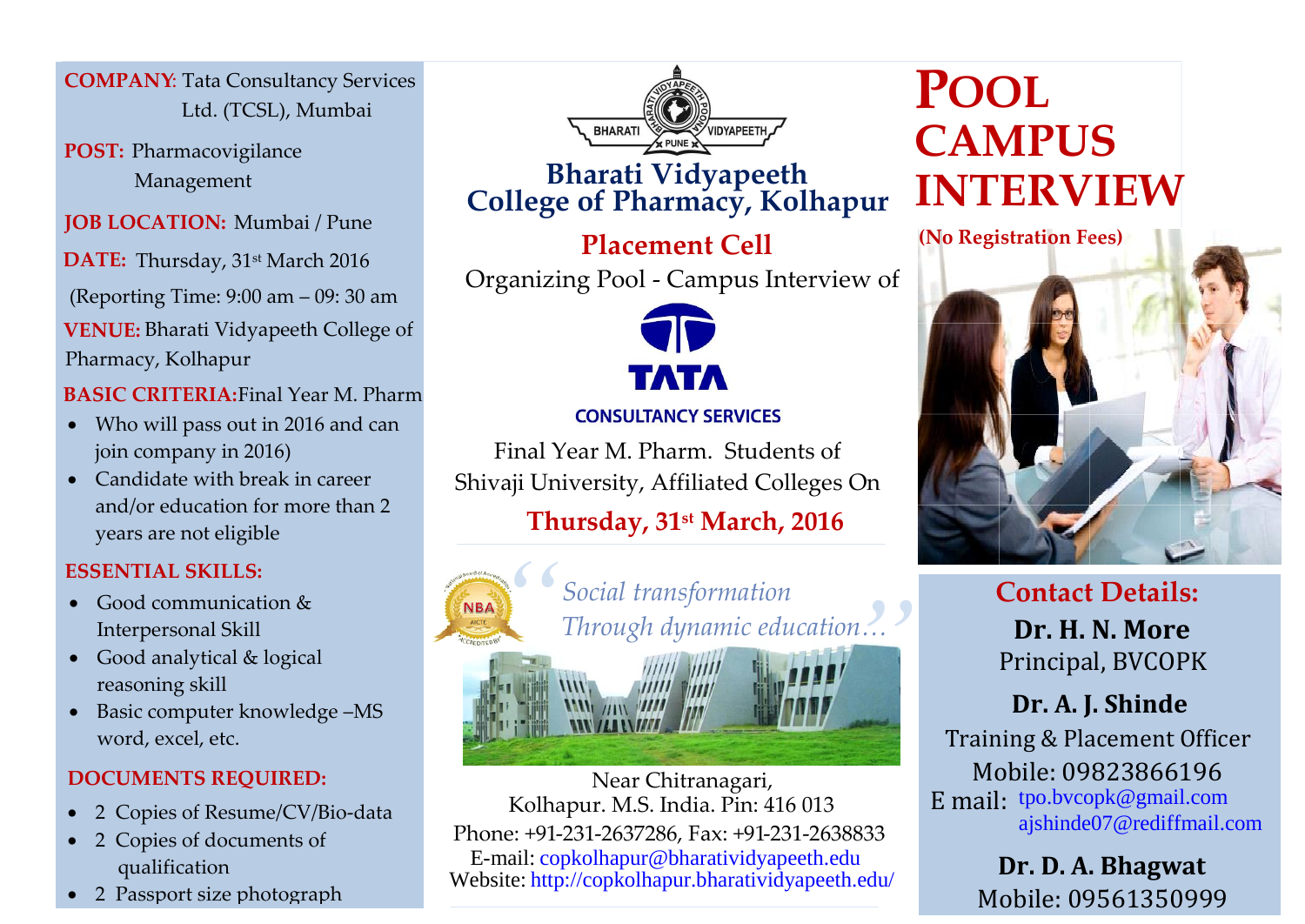



## **Placement Cell**

We, Bharati Vidyapeeth College of Pharmacy, Kolhapur are a leading institute established in the year 1996 with a vision to impart quality education and training at par with international standards. It is an institution with discipline as a principle, performance as habit, and success as a journey. Looking at infrastructure, skilled human resource and performance, the institution is granted permanent affiliation and is accorded Lead Pharmacy College status by Shivaji University, Kolhapur and accredited by National Board of Accreditation.

We feel immense pleasure in organizing Pool**-campus interview** of Tata Consultancy Services. Mumbai for final year M. Pharm. students of **all pharmacy colleges affiliated to Shivaji University, Kolhapur only** for the post of Pharmacovigilence Management on **31st March 2016** at **Bharati Vidyapeeth College of Pharmacy, Kolhapur.**

Tata consultancy Services is one of the leading IT services, consulting and business solution organization hiring final year M. Pharm., candidates for their new projects for the pharmacovigilence Management.

#### **BASIC CRITERIA:**

- Final Year M. Pharm students are only eligible, who will pass out in 2016 and can join the company in 2016 can apply
- Candidates with break in career and/or education for more than 2 years are not eligible
- Only full time graduation  $&$  post-graduation (with  $16 + 2$  years regular education) will be considered. No correspondence courses / undergraduate.
- Candidates must have cleared their Supplementary or ATKT exams till last semester before appearing for the interviews
- Candidates Should be comfortable working in Rotational/Night shifts.
- Candidates who have attended the TCS selection process in the last 6 months (either selected-not-joined or rejected) will not be eligible.

#### **JOB LOCATION : Mumbai / Pune**